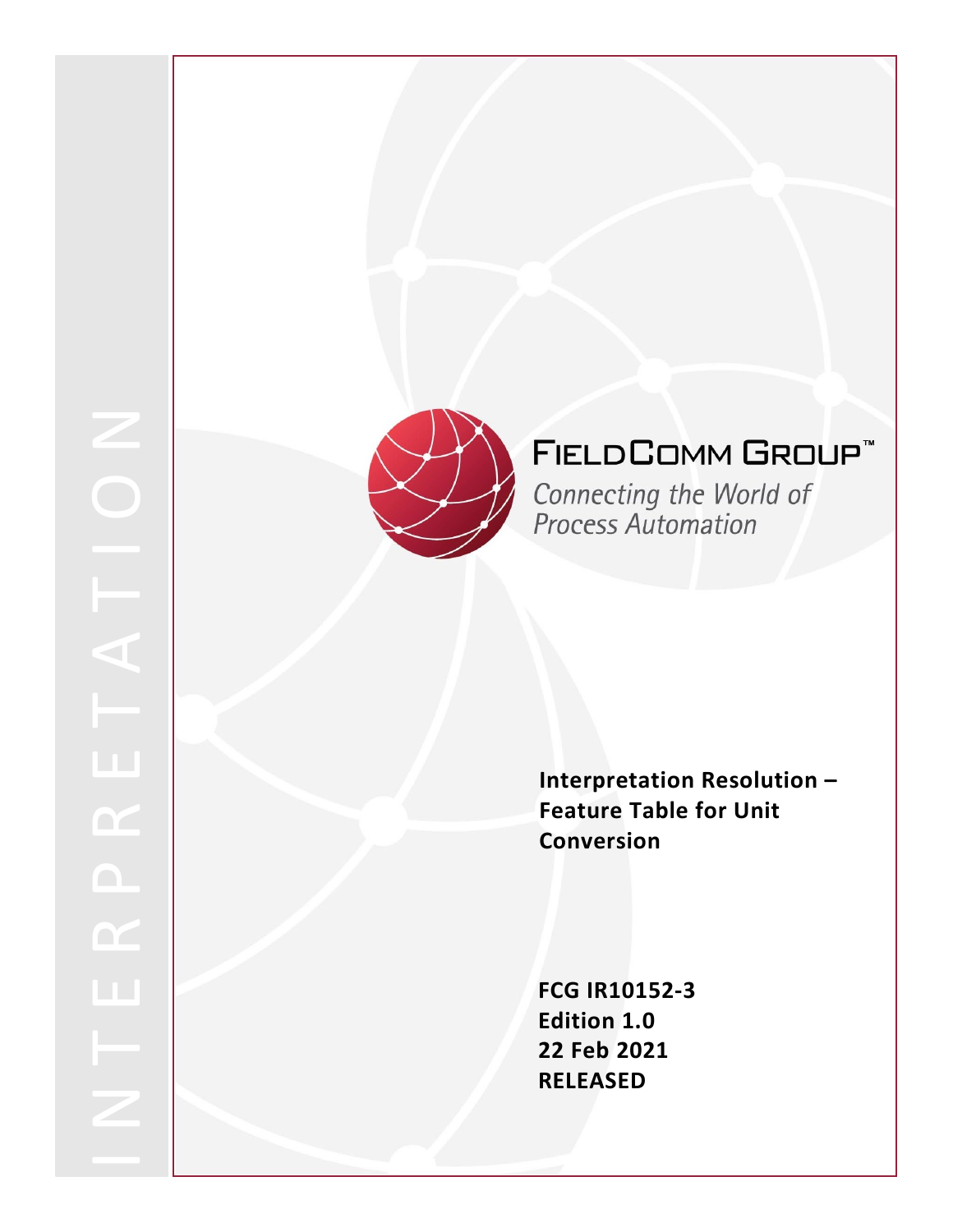# **Document Distribution / Maintenance Control / Document Approval**

To obtain information concerning document distribution control, maintenance control, and document approval please contact FieldComm Group at the address shown below.

## **Copyright © 2021 FieldComm Group**

This document contains copyrighted material and may not be reproduced in any fashion without the written permission of FieldComm Group.

## **Trademark Information**

FieldComm Group™, FOUNDATION™ Fieldbus and HART-IP™ are trademarks, and HART®, *Wireless*HART®, ROM® and SIF® are registered trademarks of FieldComm Group, Austin, Texas, USA. Any use of these terms hereafter in this document, or in any document referenced by this document, implies the trademark/registered trademark. All other trademarks used in this or referenced documents are trademarks of their respective companies. For more information, contact FieldComm Group at the address below.



**FIELDCOMM GROUP** 

Connecting the World of **Process Automation** 

FieldComm Group Attention: President and CEO 9430 Research Boulevard Suite 1-120 Austin, TX 78759, USA Voice: (512) 792-2300 FAX: (512) 792-2310

http://www.fieldcommgroup.org

# **Intellectual Property Rights**

The FieldComm Group (the Group) does not knowingly use or incorporate any information or data into the HART, FOUNDATION Fieldbus and FDI protocol standards, which the Group does not own or have lawful rights to use. Should the Group receive any notification regarding the existence of any conflicting private IPR, the Group will review the disclosure and either (A) determine there is no conflict; (B) resolve the conflict with the IPR owner; or (C) modify the standard to remove the conflicting requirement. In no case does the Group encourage implementers to infringe on any individual's or organization's IPR.

### **About Interpretation Resolutions**

After a Technical Specification has been published, ambiguities/errors may be discovered that need interpretation prior to the next edition. These questions may arise from various sources such working groups, product developers, technology end users or conformity test labs. Interpretation Resolutions provide expedited interpretation to current Technical Specifications prior to the release of the next edition. Interpretation Resolutions are defined in FCG PD10014 Technical Development Policy.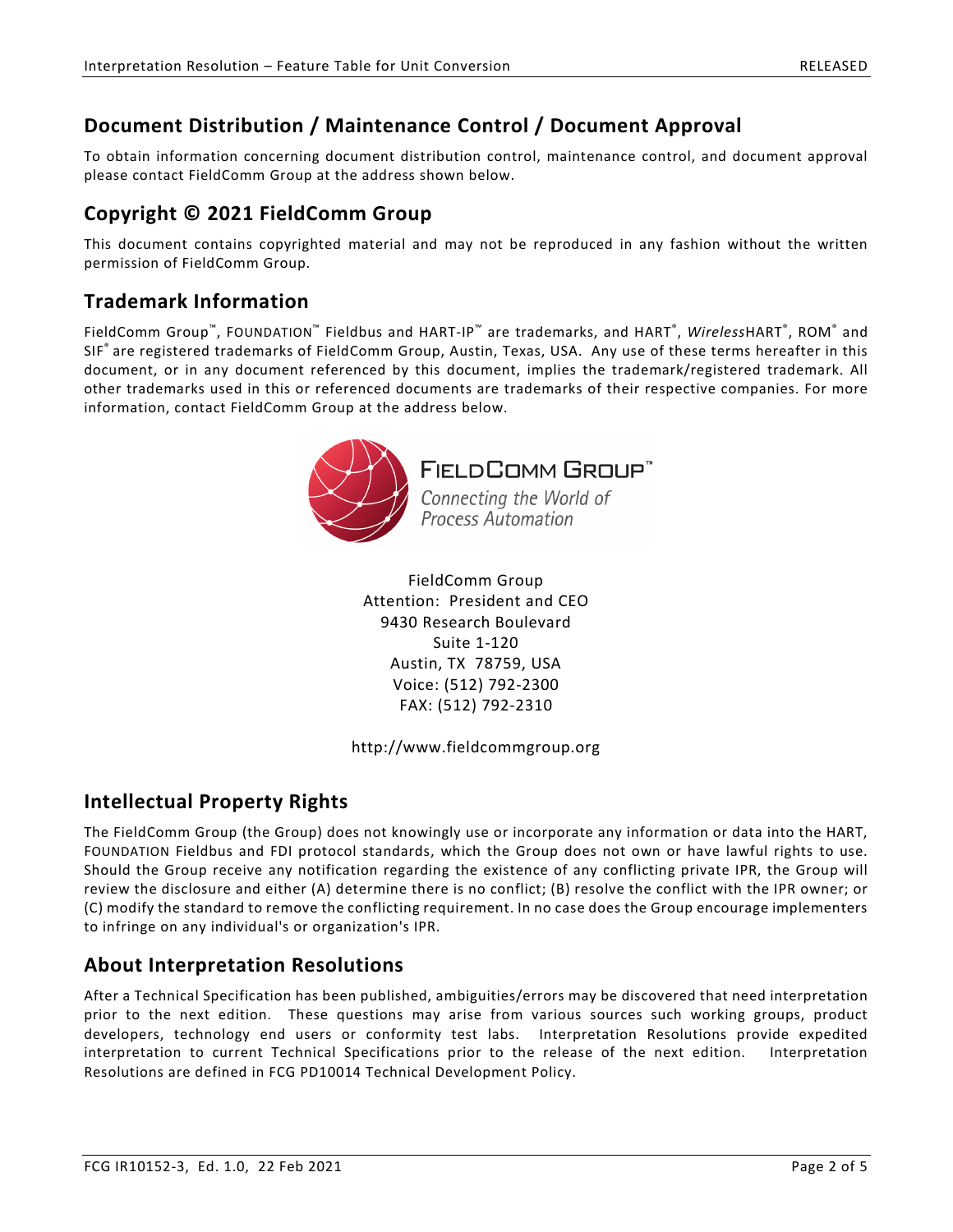### **1 Referenced Specification(s)**

FCG TS61804-4 EDD Interpretation

### **2 Background**

Especially in offline use cases, users wish to have dependent values recalculated, if they change an engineering unit. FDI and EDDL specifications allow different host behaviours when it comes to unit conversion. If the user changes an engineering unit, an FDI host may recalculate the values depending on that engineering unit. But this behaviour is not mandatory for FDI hosts. On the other hand, FDI Package developers may implement unit conversion in the EDD. Currently, there is neither a way for a host to detect if unit conversion is implemented in the FDI Package. Also, an FDI Package cannot detect if a host performs unit conversion. If unit conversion is done by the FDI host and the FDI Package, this leads to unexpected results.

### **3 Question**

How can an FDI Host adopt its behaviour concerning unit conversion to the FDI Package?

### **4 Interpretation**

#### **4.1 Package Feature Table**

This interpretation resolution introduces a feature table as new mandatory part of an FDI Package. The feature table provides information about the features provided by the FDI Package and the features requested by the FDI Package from the FDI Host. This information is used by the FDI Server to interpret the contents of the FDI Package in the correct way. The features and thus the possible entries of the feature table are specified in the following subclauses.

If an FDI Package provides a specific feature, the respective feature shall be listed in the feature table. If a feature is not listed in the feature table, it is assumed that the feature is not provided by the FDI Package.

If an FDI Package requests a specific feature from the FDI Host, the respective feature shall be listed in the feature table.

An FDI Package shall have only one Package Feature Table. The Package Feature Table shall be identified by a single package relationship.

<span id="page-2-0"></span>The Package Feature Table part is described in [Table](#page-2-0) 1.

| Part                | Content                                                             |
|---------------------|---------------------------------------------------------------------|
| Content Type        | application/vnd.fdi.package.feature-table+xml                       |
| Root Namespace      | http://fdi-cooperation.com/2010/package-feature-table               |
| Source Relationship | http://fdi-cooperation.com/2010/relationships/package-feature-table |
| Filename            | feature-table.xml                                                   |

**Table 1 – Package Feature Table Part**

#### **4.2 Feature Unit Conversion**

FDI Packages, which implement the Unit Conversion feature, shall provide unit conversion for all units. The unit conversion shall be implemented as specified in FCG TS61804.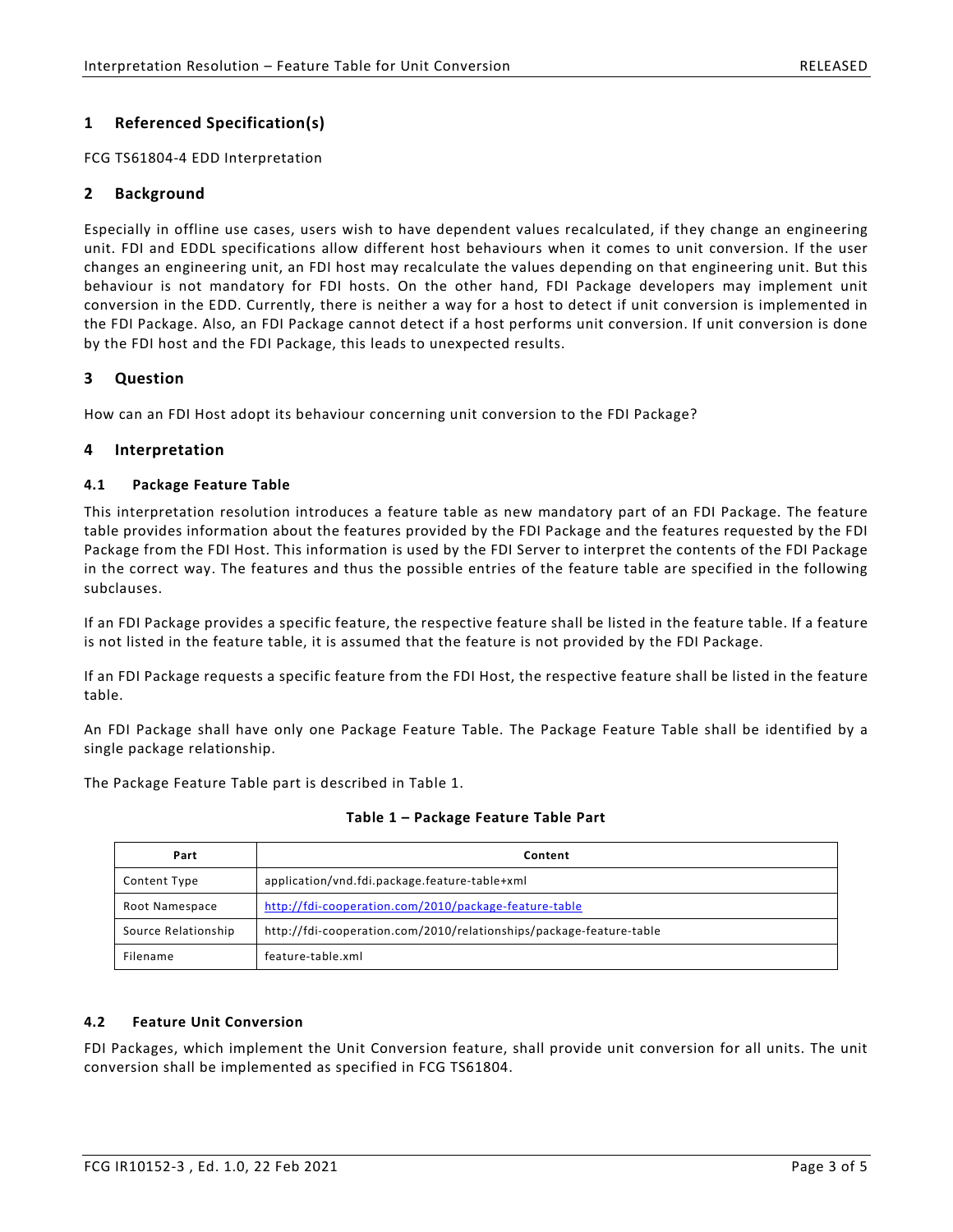The Package Feature Table is an XML file whose schema is defined in the following section.

#### **4.3 FDI Package Feature Table Schema**

#### **4.3.1 Target Namespace**

The target namespace defined for the feature table document is defined by:

```
<xs:schema xmlns:fdi="http://fdi-cooperation.com/2020/package-features" 
   xmlns:xs="http://www.w3.org/2001/XMLSchema" 
   xmlns:xml="http://www.w3.org/XML/1998/namespace" 
   targetNamespace="http://fdi-cooperation.com/2020/package-features" 
   elementFormDefault="unqualified" version="1.0.0">
```
#### **4.3.2 FeatureTableT**

The FeatureTableT defines the type for the root element for the Feature Table of an FDI Package.

The XML schema for the FeatureTableT type is:

```
<xs:complexType name="FeatureTableT">
   <xs:sequence>
      <xs:any namespace="##any" minOccurs="1" maxOccurs="unbounded" 
   processContents="lax">
      \langle x s : \text{any} \rangle</xs:sequence>
</xs:complexType>
```
An element of type FeatreTableT is expected to have elements based on the abstract types FeatureRequestedbyHost or FeatureProvidedbyPackage. Feature types will be defined in a separate schema file.

#### **4.3.3 Feature**

The Feature element is the abstract base element of any feature.

The XML schema for the Feature is:

```
<xs:element name="Feature" abstract="true"/>
```
#### **4.3.4 FeatureRequestedFromHost**

The FeatureRequestedFromHost element is the abstract base element of any feature, which requests a functionality from the FDI Host.

The XML schema for the Feature is:

```
<xs:element name="FeatureRequestedFromHost" abstract="true" 
   substitutionGroup="fdi:Feature"/>
```
#### **4.3.5 FeatureProvidedbyPackage**

The FeatureProvidedbyPackage element is the abstract base element of any feature, which is provided by the FDI Package.

The XML schema for the Feature is: